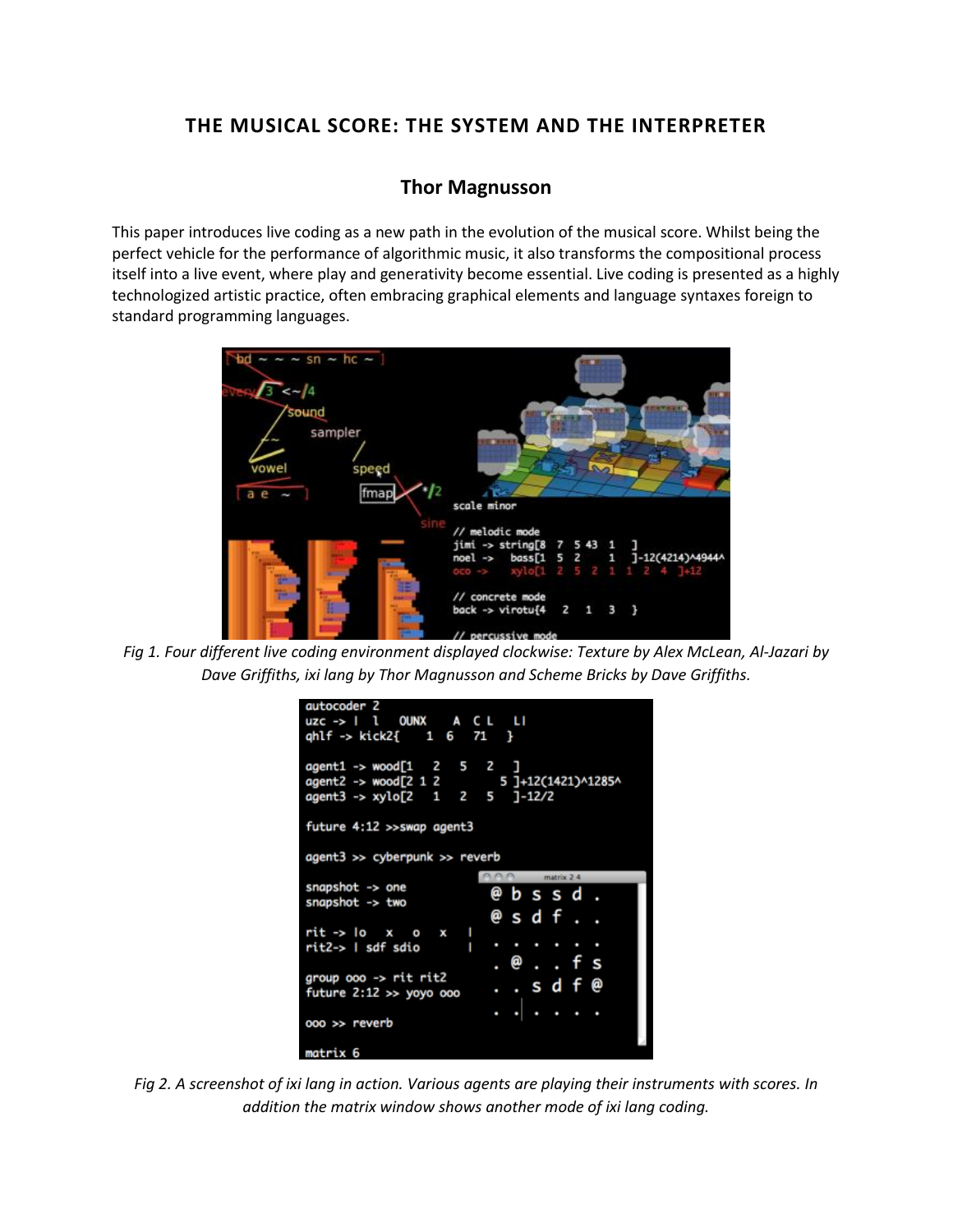*It is a fact that in the evolution of instrumental music the performing musician has been condemned more and more to converting increasingly complicated scores into tones. Musicians became a sort of machine substitute, and finally there no longer remained any room for "free decision", for interpretation in the best sense of the word.*[10]

#### Opening the Musical Score

The musical score has always been in constant evolution. The score implements the idea of encoding music such that it can be stored, disseminated, and performed at later occasions. Initially the score served as recording device, but it quickly became a tool for thinking music at a more complex level, serving as an extension of the composer's cognitive capacity. The idea of looking at the score as a technology that has had dramatic effects on music corroborates with the findings of scholars who study the difference between oral and literal cultures. [9] Concomitantly, any history of the musical score will demonstrate the increase of sophistication in the control composers assert over performers. Whereas in early medieval and renaissance scores large parts of the music were improvisations, the 20th century score became highly specific, where explicit and increasingly nuanced instructions were given about pitch, loudness, rhythm and articulation.

In the late 19th century, systems using loom punch cards in order to encode music for machine playback (e.g., in pianolas and other musical automata) became popular and this development of automatic music took a leap in the 20th century with the commercial use of audio recording. As a response, and in an opposing spirit to this machine representation of music, composers began exploring new systems for composition, where graphical scores and textual instructions became more prominent. Related to these developments, the score was increasingly understood as describing gestural information for the performer, rather than being descriptions of pitch organised in time. The works composed in the first half of the 20th century for prepared piano, e.g., Villa-Lobos's *Chorus no. 8* (1925) or John Cage's *Bacchanale* (1940), are good examples of this shift.

A further evolution took place in the 20th century's conception of the musical score. With works such as Stockhausen's *Plus-Minus* (1963), Pouissieur's *Scambi* (1957), or Cardew's *Treatise* (1963-67), we gain the notion of what Umberto Eco calls the "open work" and the "work in movement", where the form of the composition itself "consists of unplanned or physically incomplete structural units" [5]. In these pieces performers are given a chance to improvise and interpret the score, such that the work has much wider expressive scope. In the words of Stockhausen from the same text as the initial quote:

But fit is noteworthy that the same composers who had called electronic music to life, *parallel* to this work in the years since 1956-57, published compositions which present the performing musician with a completely new responsibility. [...] in this new instrumental music the performer is granted fields for free, spontaneous decisions, to which machines are not amenable. [10]

The motive of this article is not to analyse how machines have evolved since Stockhausen wrote this text. What is of interest is how, in Eco's definition of the open work, it is clear that the openness under discussion is not a passive interpretation of the piece, but rather an active engagement where the structural elements of the work are manipulated by the performer or the listener. The open work is therefore a system that enables the interpreter to actively engage with the score itself, reinterpret it and appropriate it to the context in which it is performed. In a way, a feedback loop has been introduced between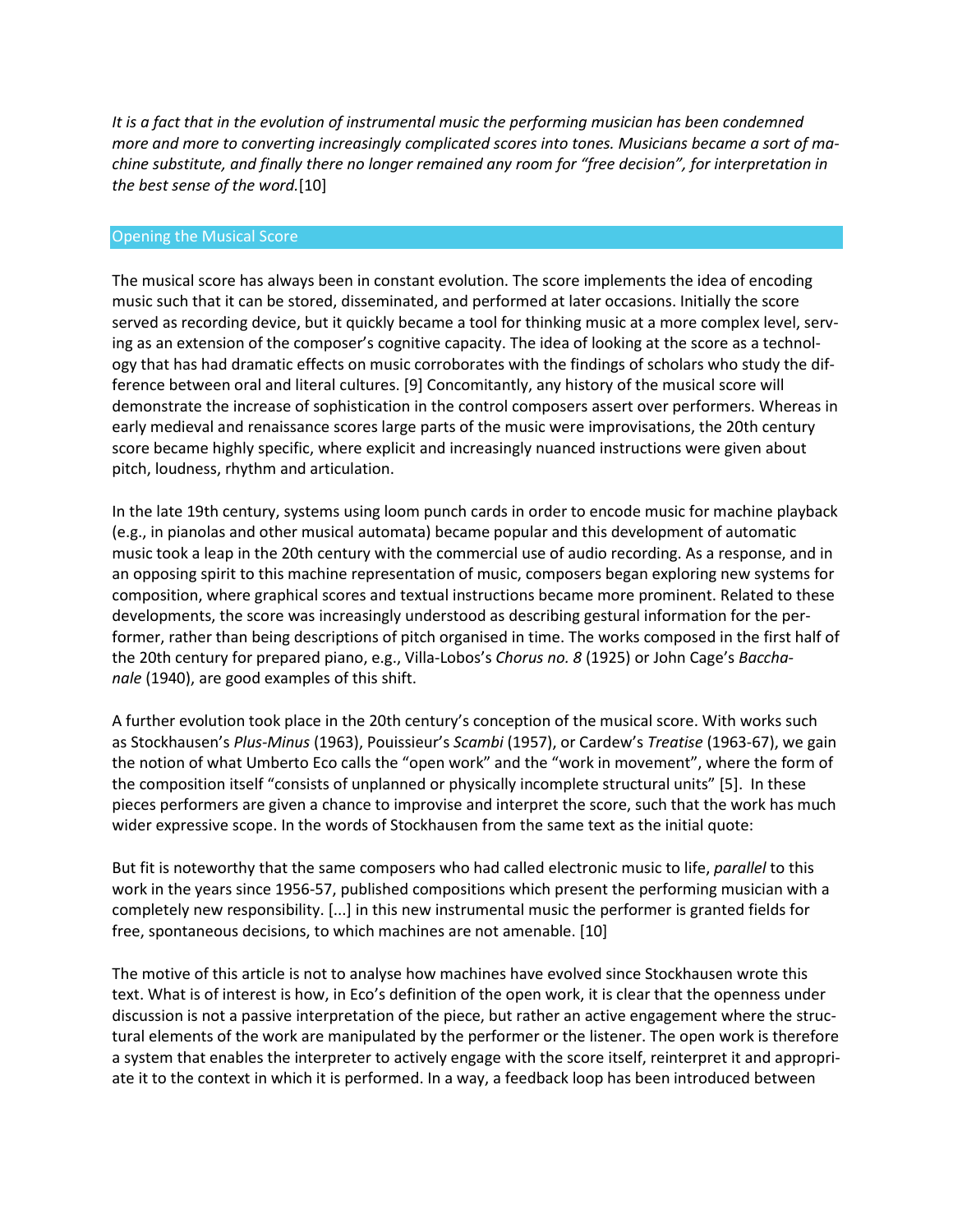the performer and the score; an idea that (strongly amplified) becomes a central feature of live coding performances.

The musical score is a system of instructions: abstractions that represent musical gestures for the interpreter of the score. From this perspective it does not differ much from the instructions inscribed in software that generates music. In fact, there is no intrinsic difference in writing music in the traditional staff notation or as software code. The question is rather what kind of interpreter the music is written for and what logic is applied for non-deterministic decisions, if those are used in the piece. As a matter of fact, the computer can easily read staff notation and the human instrumentalist can perform music by reading computer code. This paper will look further at the question of the interpreter, but also how live coding systems, particularly as they emphasise the performance elements of musical coding, can be seen as musical compositions in their own right.

## Interpreting Code: The Appeal of Software Art

In the last decade software art has become a prominent field where musicians, designers, programmers, and artists of various art forms explore the potential of the computer to execute their art. Traditionally, software art has focused both on the formal structure of code, following the modernist tradition, and engaged with society and politics where software serves as a cultural critique. [4] Since its inception, software art has shown that writing code can be just as gratifying artistically as painting on canvas or dancing on stage (see [www.runme.org\)](http://www.runme.org/). Indeed, the ubiquity of computational algorithms in our daily life has given birth to a new research field called software studies, which engages with the role of software from a cultural theoretical perspective. [6] Software art might be a subordinate field of this research programme, but the question remains if the category of software art is merely a transitional one, due to the omnipresence of software in all types of art and the general realisation by artists that generative features can add value to their work.

Artists have become attracted to software. In the art after Fluxus – which emphasised process, audience participation, and performance as algorithmic instructions – practitioners have become intrigued by the potential of delegating some of their creative decisions to algorithmic processes, which can be based on, for example, stochastic models, environmental variables (such as weather, animal behaviour or human interaction), or artificial intelligence and artificial life. Computational creativity, the idea of writing systems that produce novel solutions to 'problems' such as creating art, has proven appealing. [2] In this field, various generative music systems have been created with impressive results, and in the world of painting one might consider the work of Harold Cohen, with his robotic painter Aaron, as a strong candidate (http://crca.ucsd.edu/~hcohen/). More recently, this idea of creative delegation to non-human processes is strongly explored in bio-art where biological systems are used as parts of the aesthetic process that create, or indeed *are,* the artwork. (see for example the work of Andy Gracie at [www.](http://www.hostprods.com/) [hostprods.com](http://www.hostprods.com/) or the activities of Symbiotica at [www.symbiotica.uwa.edu.au\)](http://www.symbiotica.uwa.edu.au/)

Although software art is often exhibited in galleries, its natural habitat is on the internet where software can run in the user's browser or be downloaded as standalone applications. Much software art retrieves data from online servers, strengthening the dependency on the networked grid and relating strongly to another strand of computer based artistic practice called net art. [1] The software is an artistic product, like a book or a film, to be enjoyed and interacted with by the user. It is a system of abstractions that can present any artistic media, but at the core is the artistic expression whose *material*can be any medium, multimedia or code itself, but whose *form* is necessarily encoded as software code. Often the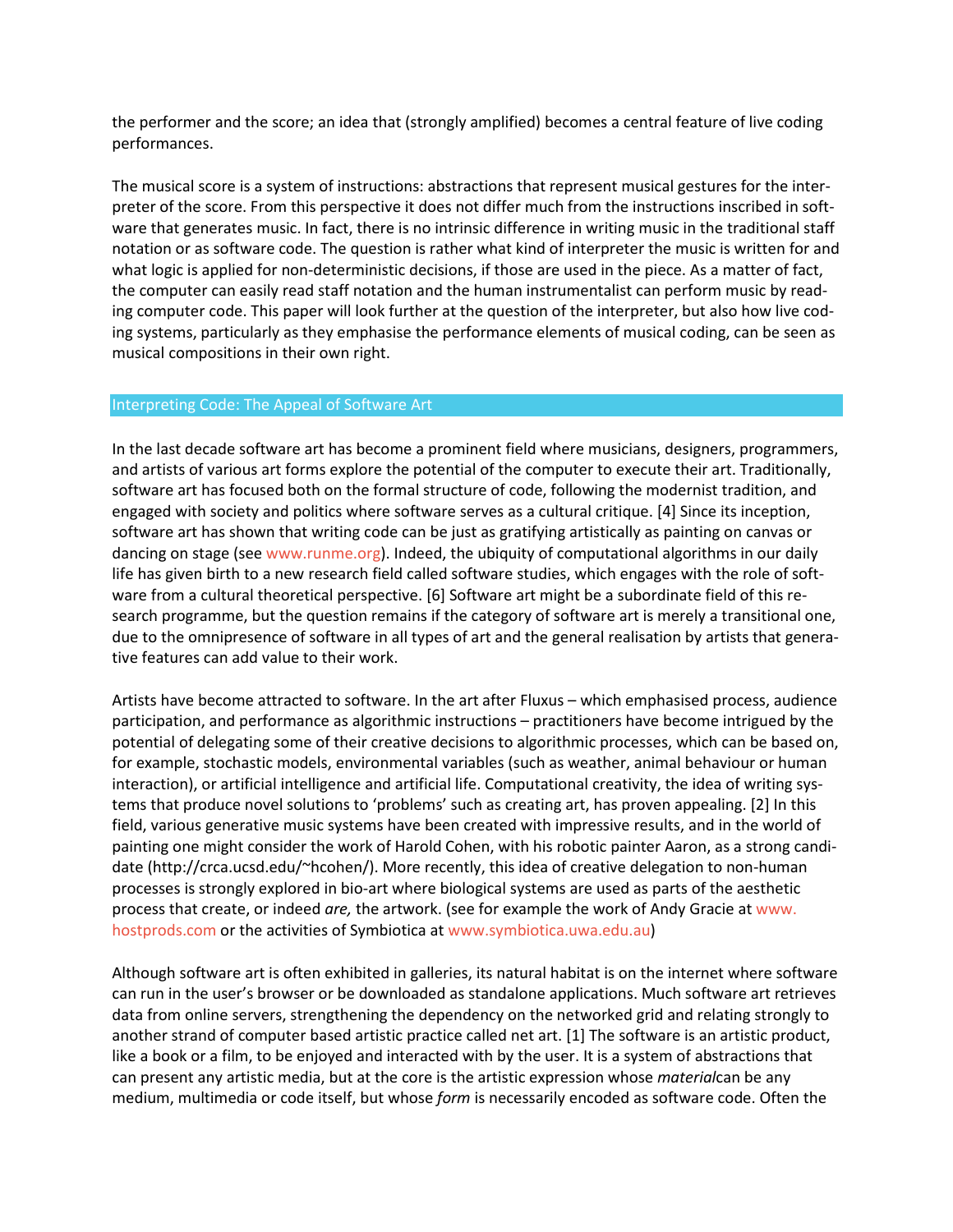software is of a generative nature, rendering new versions of the piece, each time it is executed. Here the software operates as a score or a script that is interpreted by the machine. Indeed, in many programming languages, the primary system that executes the code is called the *interpreter,* resonating with how musical scores can be seen as abstract instructions performed by the human interpreter, the instrumentalist.

#### Live Coding as Delegation of Intention

Musical live coding, [3] [11] arguably a subordinate field of software art, is different in this sense as it requires the human to perform the work. In order to be able to write code as a performance act, the programming language has to be at a level allowing the live coder to quickly write the musical algorithms in an improvisational way. Few audience members would endure the manner in which compiled languages are written, for example. This has resulted in a practice where the live coder "composes" a system outlining beforehand the musical constraints. This, in many ways, is akin to composing music, in particular the 20th century open work scores (as analysed by Eco) that typically break out of traditional notation, for example by using graphical encodings. Creating a live coding system can therefore be seen as a compositional activity although, of course, the boundary between a composition and an instrument are never clear in computer music.

In live coding, the system can be seen as carrying out the role of the musical score, performed by the live coder. This performance is based on a strong practice of engaging with the score by writing instructions for the *language* interpreter. We therefore have a twofold layer of interpreting, one where the human interprets the piece (which here is seen as the live coding language itself) and another where the language interpreter interprets the human performance. Between the live coding system and the interpretation of the computer, a space is created in which the live coder improvises, composing in real-time through writing code, in a style of performance that requires a journey back to the baroque period if we want to find a strong parallel (an activity then called *extemporisation*).

From this perspective, one can frame the live coder as a delegator akin to the artificial life or biological systems mentioned above. If the live coding system is seen as a musical piece itself, the performing live coder becomes the interpreter of that piece, rendering variations of its generative potential.

It should be noted that live coding does not have to involve computers at all. Nick Collins has, for example, done various experiments with live coding of human performances where he has worked with choreographers, dancers and music improvisers in writing instructions that can be algorithmically executed. Collins defines live coding as an activity that necessarily includes a reflexive element, stating that the "more profound live coding must confront the running algorithm." [3] If we accept this strong definition of live coding – and Collis does acknowledge that many live coding performances do not live up to this promise – it is clear that live coding introduces a new form in musical practice that actually requires performers to exercise their free will during performance and rewrite the score (the running algorithm) ad hoc.

#### Three Live Coding Systems

The live coding systems I have in mind in this article are typically custom made and unique expressions of their authors. Although one can live code with any interpreted language, such as Python or Scheme,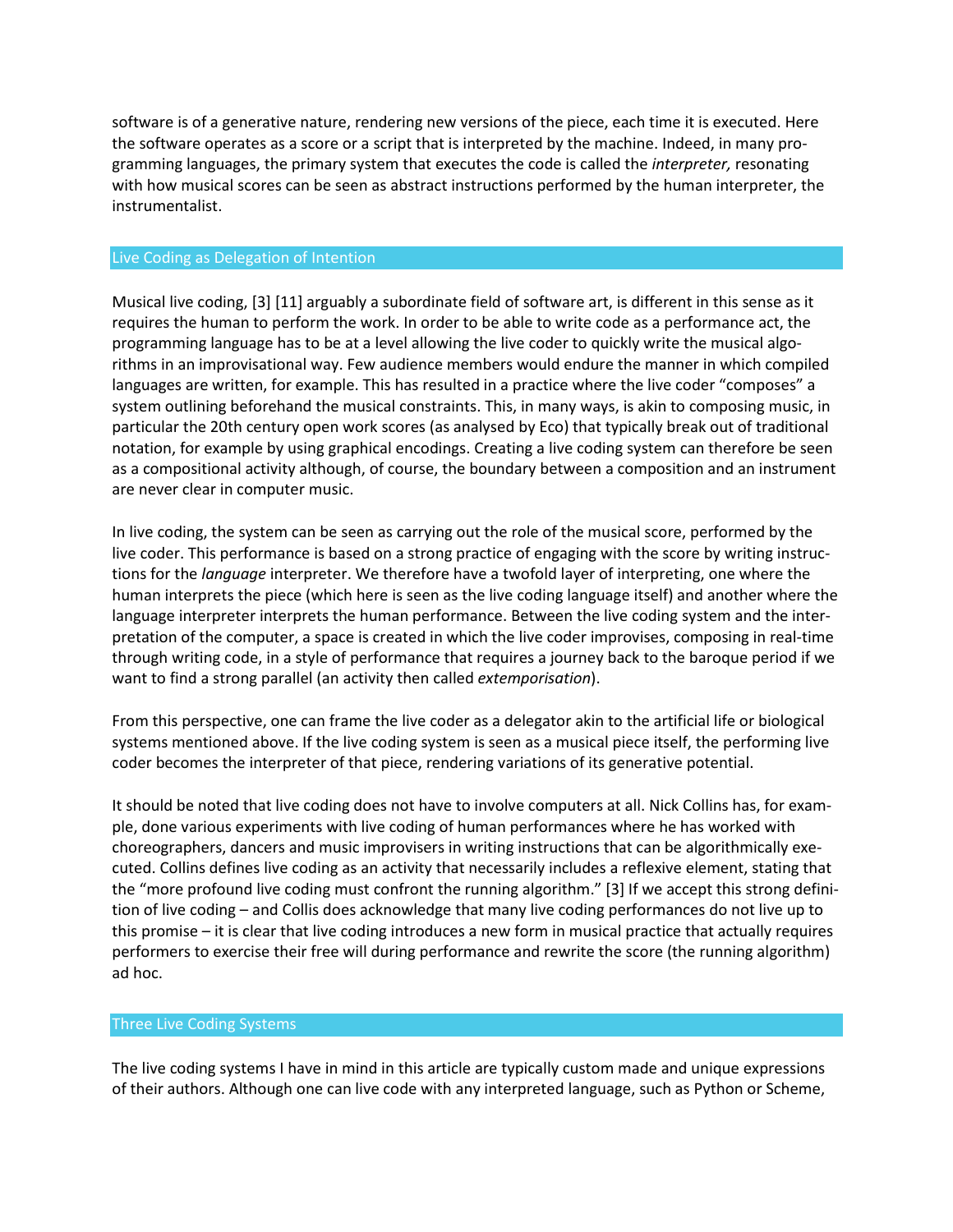the typical live coding system is built *upon* such a language, creating a higher-level abstraction that effectively becomes the scope in which the performer works. The questions of affordances and constraints in creative systems become pertinent here, since the constraints of a system often yield strongly creative output. [8]

Alex McLean is currently working on a live coding system called Texture where one writes textual instructions for the interpreter, but this text is of spatial nature where location and proximity define the meaning of the words and their functions within the main synthesis or musical graph. The aesthetics of this programming language reminds us of concrete poetry, whereas the functionality resembles a mixture of Pure Data and SuperCollider, which are both audio programming languages used in live coding. The environment is impregnated with common computer music terms of oscillators and filters, and mathematical functions are presented with common symbols in addition to lines that define the relationships between the signal graph objects.

My own ixi lang is a highly constraint system built on top of SuperCollider. The idea here is to create a performance framework enabling me to write quick code that results in the formation in a musical piece in few seconds. The more I play with this system, the more I get the feeling that the system itself is a musical score that I play differently each time I perform it. If ixi lang is a piece of work in itself, a performance using it becomes like a variation of its expressive potential. I should note that, unlike Adrian Ward with his Auto Illustrator software art piece [\(www.signwave.com\)](http://www.signwave.com/), I do not consider myself a coauthor of the music made with ixi lang. As a musical score, the ixi lang exist at a meta-level above direct instructions. The software was released two years ago and it has been very inspiring to see how other people use the system. Surveys, user testing and interviews have confirmed that users of this system enjoy the inbuilt constraints and report that this can yield creative results. [7]

Nick Collins, a long time live coder, has recently created a live coding app for the iOS operating system. The application has a simple user interface, consisting of the letters in the TOPLAP (an organisation concerned with live coding - see toplap.org) name that can be dragged around the screen to program a virtual machine for sound synthesis. The patterns of these letters become the instruction set for the interpreter to generate audio, typically a quite noisy but interesting output. This app is a good example of an open work in the form of a software, presented as a live coding system where the end-user performs the piece, in a manner envisioned by Pousseur when he composed his work Scambi. This work also shows the potential of creating live coding systems aimed for distribution and active interpretation by the performer/listener.

It has to be noted though that live coding systems are very diverse, from high level languages to lower level systems, from graphical representation of code to textual, and using diverse types of input devices, although the computer keyboard might be the most common device. The definition in this paper of live coding systems presented as types of musical scores might be less appropriate for more general audio programming frameworks like Impromptu, ChucK or SuperCollider. The three systems discussed in this article should be seen as open work scores existing at the meta-level, thus giving the performer a wide scope for expressive freedom.